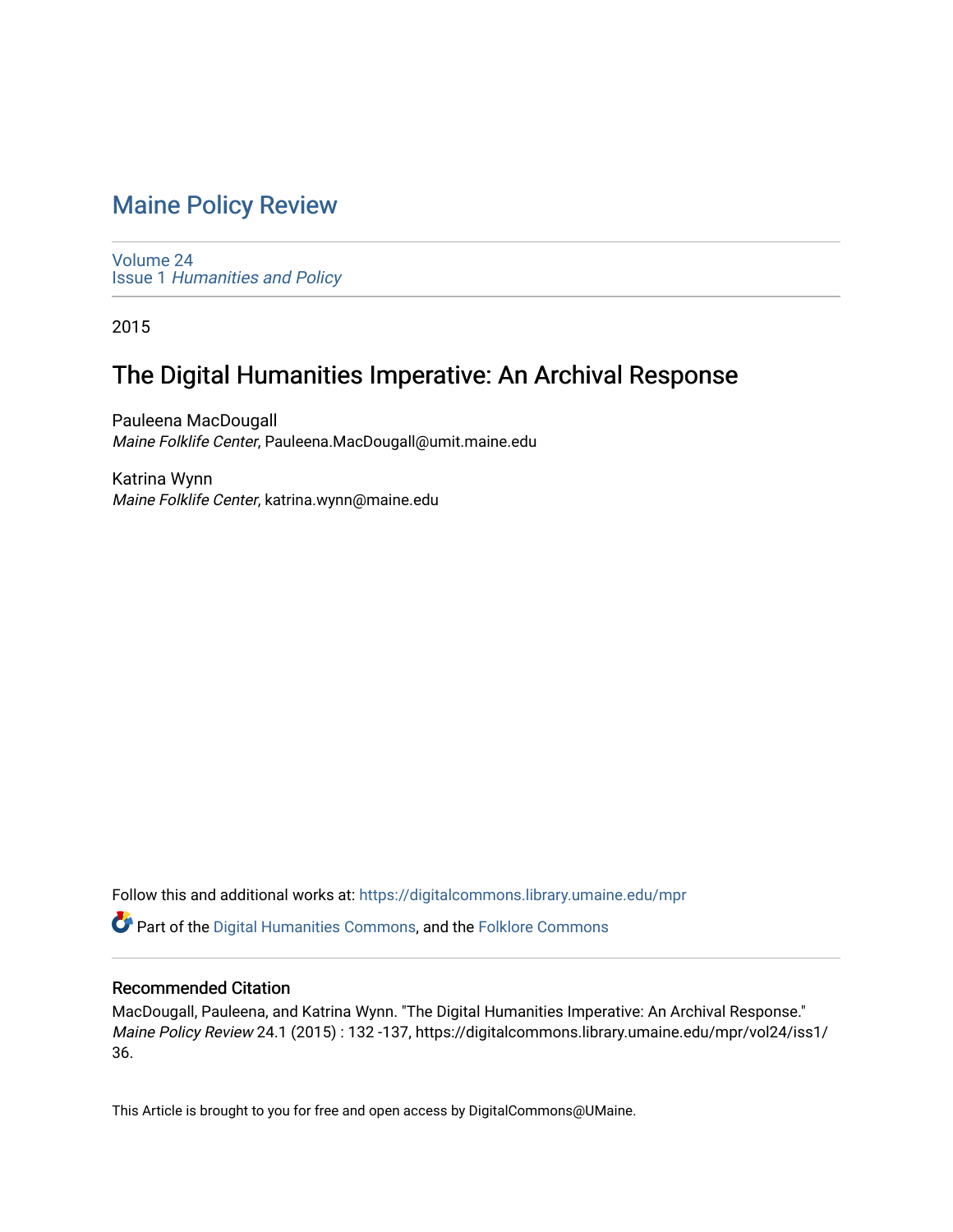# The Digital Humanities Imperative:

# An Archival Response

by Pauleena MacDougall and Katrina Wynn

# INTRODUCTION

Digital humanities (DH) is an emerging field that involves the creation, use, and preservation of digital humanities resources. But it can also include advocacy, research, teaching, publishing, investigating, analysis, and synthesis. Digital humanities is a subset of the humanities that grew out of literary and linguistic computing in the 1970s (see sidebar for timeline). Digital humanities scholarship is organized in an international group of professional societies under the umbrella of the Alliance of Digital Humanities Organizations (http:// adho.org/). During the last 20 years, DH research has led to the development of publications such as the University of Illinois Press book series on Topics in the Digital Humanities and the journals *Digital Humanities Quarterly*, *Digital Medievalist, Journal of Digital Humanities*, and *Literary and Linguistic Computing*. Centers in several countries devote their research to digital humanities, even at a time when funding for the humanities at colleges and universities is flat or even decreasing.

As an emerging field, DH education and research is an important addition to the education of Maine students. It is not enough to be born in a digital world; Maine students need additional skills in digital literacy, global awareness, and interactive communication as they join the workforce, whether they are working in business, libraries, education, or other fields. The future of digital humanities and its many convergent practices seems nearly infinite. Policies that will most likely effect the practice are statewide policies that can enhance the work and educational opportunities of Maine citizens such as access to broadband, access to computers and software in schools, as well as support for humanities education at all educational levels and support for libraries and archives.

The scope of DH is vast and rapidly growing, and practitioners find it necessary to develop and learn about archival standards, digital collections management, computing humanities, blogging humanities, scholarly

tools, databases, copyright laws, and networked writing—all deeply intertwined with traditional humanities, but expanding and growing exponentially in tandem with the Internet.

## THE DIGITAL IMPERATIVE SHAPES PRESERVATION AND ACCESS

The work of archivists and librarians focuses on two primary goals: preservation of their holdings and providing public access to the material in their collections. For the archivist, the greatest current challenge to this

#### **TIMELINE**

- • First desktop computer (mass marketed) Hewlett Packard, 1968
- Intel microprocessor, 1971
- • Electronic digital computer patented, 1973
- • First Apple personal computer, 1976
- • First IBM PC, 1981
- ARPANET (science network expanded by National Science Foundation), 1981
- First Listserv (Paris, France, by Eric Thomas), 1986
- • World Wide Web (by British Tim Berners-Lee), 1989
- • MOSAIC web browser, 1993
- • L-Soft listserv software, 1994
- • Private and commercial use of Internet (email, instant message), mid-1990s
- • First database, 1996
- • National Endowment for the Humanities Digital Humanities Initiative, 2006
- (Kirschenbaum 2010)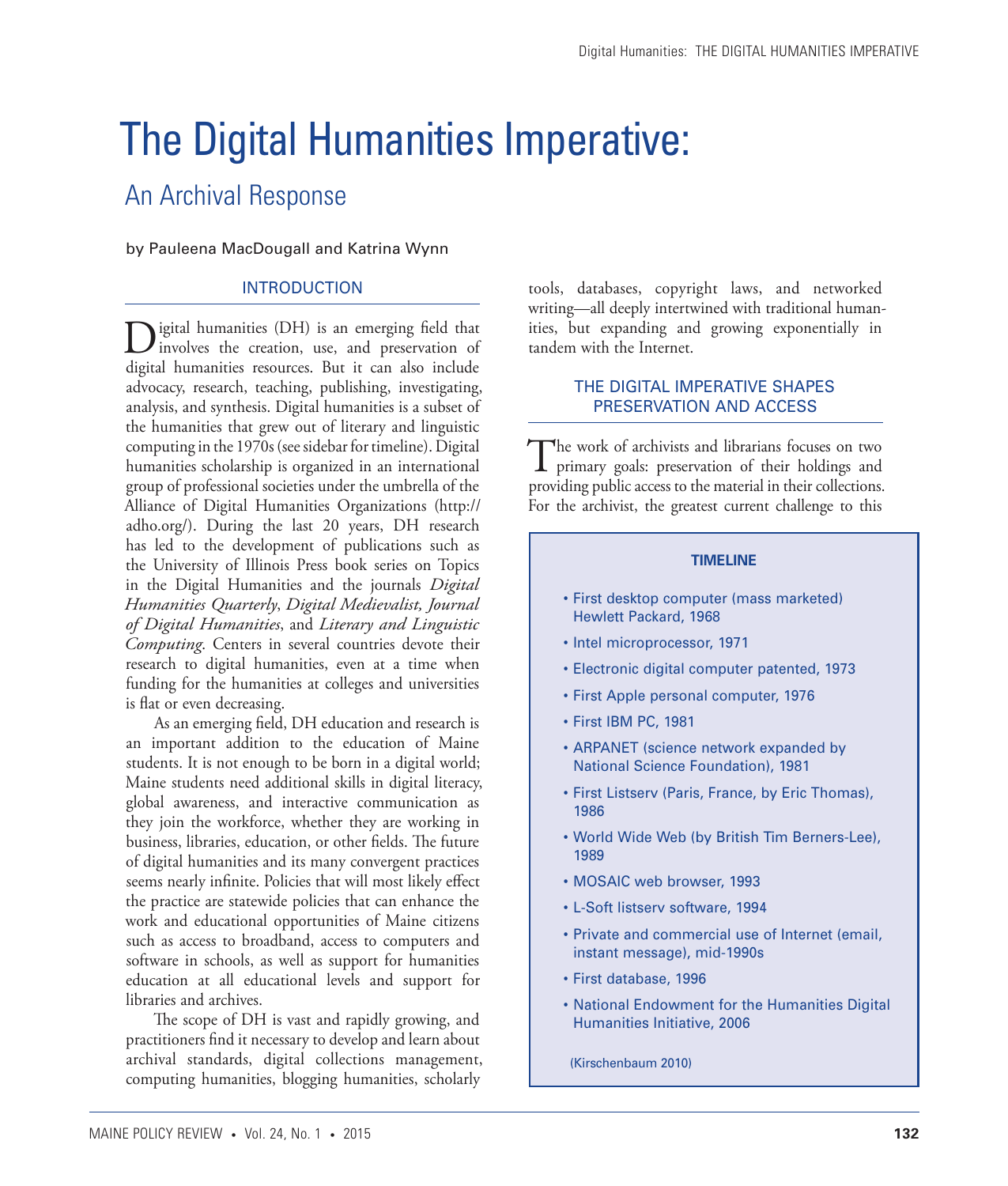work is technological change. For example, sound recordings have been made on wax cylinders, wire cylinders, an array of tape sizes in reel-to-reel and cassettes, and vinyl records. Texts have appeared on many materials, though most commonly paper. Photographs and negatives are on paper and film. The archivist needs to preserve all of these materials through a series of actions including proper care (climate control, archival grade storage materials, minimizing handling) and making access copies. As the digital age has rapidly changed the technology of how sound, texts, and images are created, the work has taken on added complexity. As a result, the digital archivist needs to provide digital preservation and access to collections such as those housed at the Maine Folklife Center (MFC) at the University of Maine in Orono.

The MFC oversees the Northeast Archives of Folklore and Oral History, founded by Professor Edward D. Ives in the 1950s. The 160-plus collections in the archives contain over 3,900 individual accessions, including roughly 12,600 photographs, 2,500 slides, 3,000 audio recordings, and 325,000 pages of printed materials, covering a broad range of topics. The materials were collected beginning about 1958 and include interviews with people who lived in the late nineteenth century. The collection is continually growing, as staff and members of the public conduct fieldwork projects in folklore and oral history. Northeast Archives is the state's only major repository for folklore and oral history materials.

The collection is especially strong in documentation of occupations, foodways, community histories, lore and legends, traditional music, social activities, ritual and worship, material culture, and expressive arts. Specific topics include the logging and lumbering industry; fishing and lobstering; women in Maine; country and western music; northeastern multi-ethnic culture; labor history; Native Americans; and tourism and hunting.

Collections in the Northeast Archives of Folklore and Oral History include those that have been generated through various class activities and grant-based initiatives, as well as materials that have been deposited by donors from outside the University of Maine community. Much of the material is in the form of oral history interviews, but there are also class papers, topical surveys, field journals, photographs, commercial publications and recordings, exhibit materials, printed ephemera, and other kinds of documentation.

The MFC first ventured into the digital world in 1992 when the University of Maine's Raymond H. Fogler Library received a grant to add bibliographic information about the first 2,000 or so accessions of the Northeast Archives of Folklore and Oral History to its online URSUS database. Prior to that date, anyone who wished to access the collection had to come to the MFC and search through card file indexes. At the conclusion of the cataloging project, researchers and students could, for the first time, access information about the collection through the Internet.

 Then in 1998, MFC's archivist began converting the card files of the Northeast Archives and Oral History to a database and creating collections descriptions that were then put on a newly formed MFC website. At that time, libraries and archives still recommended analog rather than digital copies for preservation purposes. As a result, when the MFC decided to create preservation copies of audio files, they did so on preservation master tapes. The in-house database provided more opportunities for searching the collection by keywords, but was still only accessible to visitors who came into the MFC.

## **PRESERVATION**

In April 1999, the MFC received a National<br>Endowment for the Humanities Preservation and n April 1999, the MFC received a National Access grant to make preservation copies of its older, more endangered materials. As preservation masters of original analog-formatted audio files were created, listening copies were copied onto CDs. It wasn't until the early 2000s that born-digital materials began to arrive at the center with the advent of affordable digital recorders and digital cameras. The arrival of digital recordings, digital photographs, and digital documents required new thinking about preservation and access.

Collections descriptions grew on MFC's website as the result of this preservation and access effort, and patrons increasingly requested digital copies of audio, photos, and documents which the MFC did not have. To meet that challenge, the board of advisors for the MFC came up with a plan to digitize the entire collection with the help of the American Folklife Center at the Library of Congress. The Library of Congress made an offer to purchase and preserve the original tapes, photographs, and documents from our collection in exchange for a sum that would support digitizing this important collection.

Over the course of two years beginning in 2012, 4,433 hours of audio tape were sent to George Blood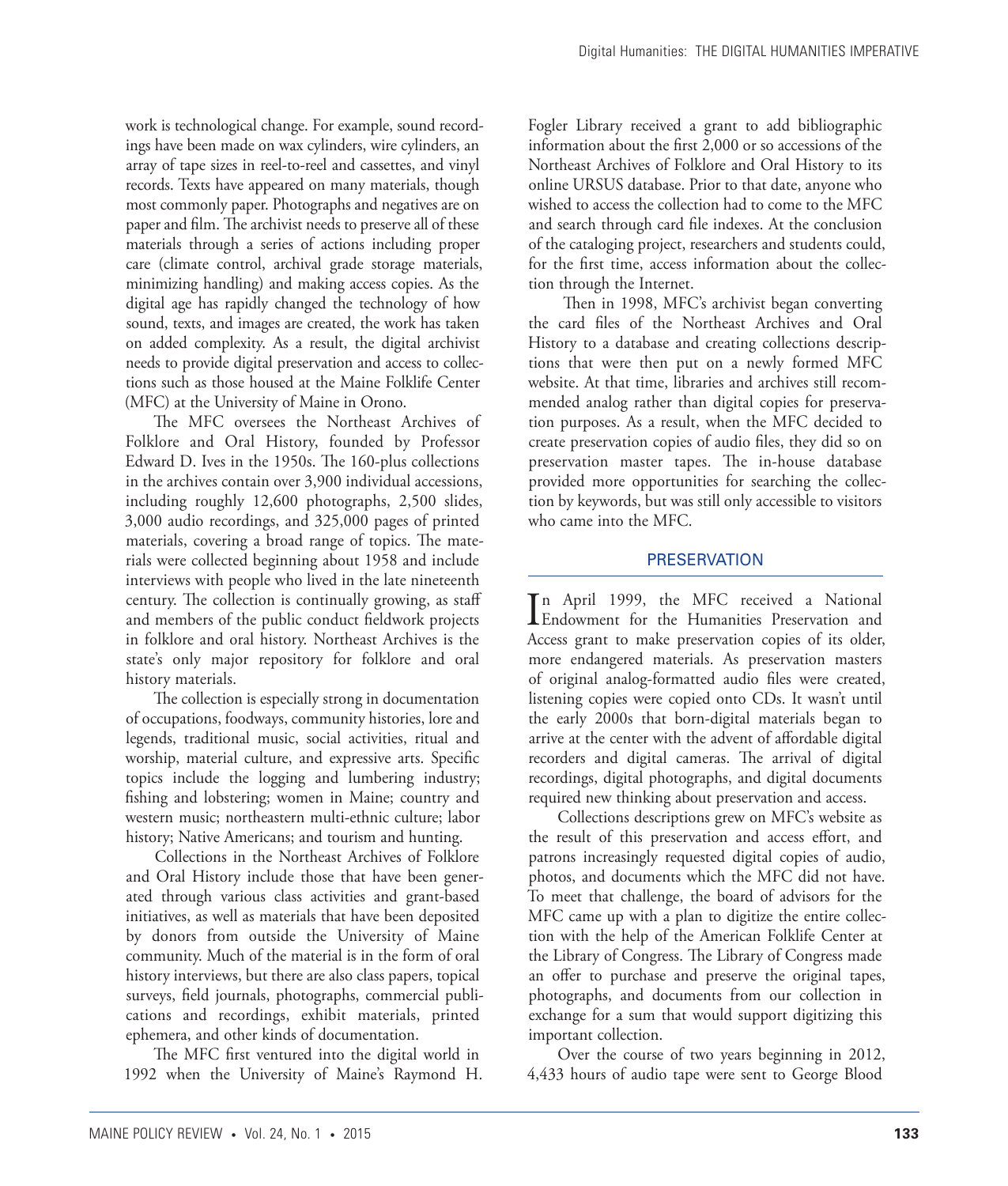audio/video/film preservation lab in Philadelphia for digitization. The digitized files were returned to MFC on hard drives. Students, under the supervision of Archives Manager Katrina Wynn, scanned 178,150 pages of documents, 18,015 photographs, 13,864 negatives, and 2,517 slides. The details of the undertaking were complex. Wynn created a number of digitizing policies and procedures to complete the task. In addition, she had to check the MFC's database for accuracy throughout the process. In conducting this work, we recognized that the digital files being created would need to be of high quality so we consulted the Library of Congress's Digital Preservation website (http://www .digitalpreservation.gov/) and the archivist (first Michael Taft, later Bertrand Lyons) at the American Folklife Center with specific questions.

Digitization processes are complex and include the necessity of recording metadata for each item. Metadata is information (some of which is embedded in the digital files and some in separate files) describing when, where, by whom, and how the digital files were created. This information is necessary so that, in future, when files need to be normalized, emulated, or migrated to accommodate new technology, the archivist will know how to proceed. Migration, the most common option, means updating a digital file as new software develops (like taking an old Microsoft Word file and updating it with each new version of Microsoft Word). This means there will always be access to the contents, but migration can affect the formatting and appearance of a digital file. Aside from the conversion errors that can occur with migration, the method takes time and must be done on a fairly regular basis. A second option is normalization, which is a type of migration, specifically into one type or a very few types of file formats, often open-source, nonproprietary ones, in an attempt to beat technological obsolescence. For example, an archive could convert all its photographs into TIFF format, whether their original was TIFF, JPEG, or GIF. Emulation, almost the opposite of the first two options, involves preserving the old version and using technology to mimic the old environment in order to open the old file and see it as it (mostly) originally appeared (this is fairly common for people to do with old computer games). This method depends on greater technical skill than migration and also access to the hardware to read materials created by older technology.

Digital preservation has its own technical challenges. Hardware and software can become obsolete, making access next to impossible. In addition, digital bits (0s and 1s) reside on a storage medium (CD or hard drive), and these bits can degrade over time. Furthermore, data loss for digital files is even more catastrophic than for analog because it can easily include the loss of an entire recording, rather than a minor loss of sound, for example. Technical issues that must be addressed include the cost and capacity of digital storage; the complexities of archiving and preserving website content and video; finding ways to automate processes; maintaining a technical infrastructure to support long-term digital preservation; the difficulty of preserving a wide variety of formats; and keeping up with ever-developing standards and new technology. Archives are also continually challenged by the lack of funding to maintain skilled staff.

To meet these challenges, staff at the MFC made copies of transcripts as PDF files along with printed copies on acid free paper. The digitized sound files had already been copied onto tape, so we also preserved the tape copies. We placed all of the completed digital files on hard drives and transferred copies to the University of Maine's Fogler Library computer server, with a backup copy at University of Maine at Fort Kent. These files are regularly migrated and checked for degradation. However, if all of these preservations fail, we can always go to the Library of Congress to retrieve the originals. Clearly, there are limitations to any of the methods we are using for preservation, but we hope the redundancies will overcome any weak links in the preservation plan. Still, as the MFC is the repository for most audio recordings from the state's historical societies and libraries, it is essential that we follow best practices with multiple redundancies for preserving the historical record. To this end, we created a digital preservation policy that dictates how often and by whom the digital files need to be checked and their care reevaluated.

## DIGITAL ACCESS

In addition to preservation, we are also working to<br>provide greater access to the collection. The primary **L** provide greater access to the collection. The primary work of creating accession descriptions and abstracts of the interviews in our collection is time consuming and ongoing. As we complete each description, it is put in an online database that can be viewed and searched on our website (http://umaine.edu/folklife /archives/collections/).

To increase awareness of and access to the collection, the MFC, with funding from the National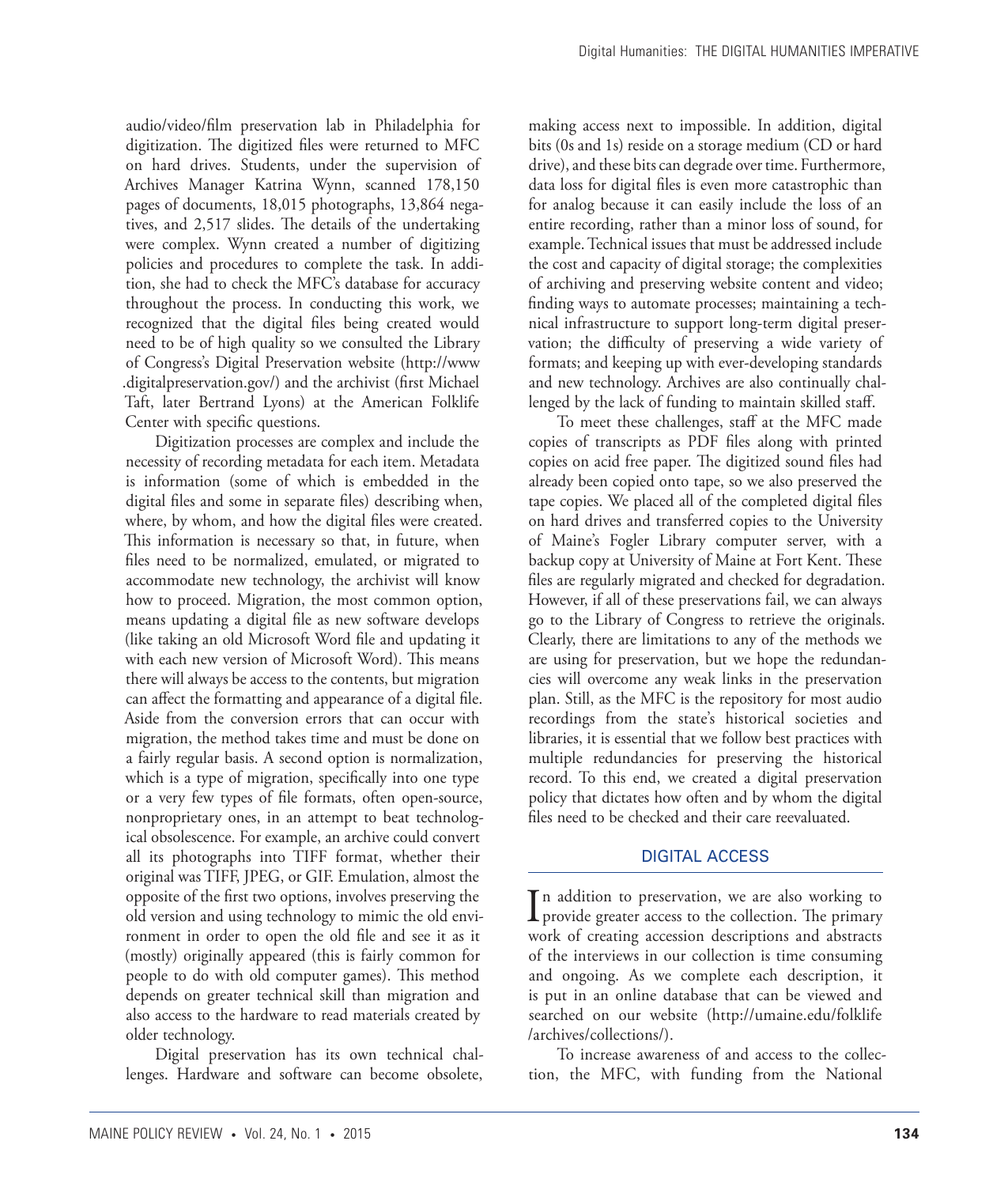Endowment for the Arts, developed an online exhibit for the University of Maine's Digital Commons called "The Maine Song and Story Sampler."1 The exhibit presents audio and video recordings of traditional songs and stories as MP3s and MPEG4s, JPGs of associated photographs with accompanying transcriptions of the text and musical notation as PDFs and contextual information—thus creating a global audience for these unique traditions. Visitors to the site can click on a Google map of northeastern North America, find their Maine or Canadian Maritime community, and click on a link to a song or story collected in their community. Each song and story includes contextual information: the name of the singer and collector, date and place of collection and other interpretive information. MFC staff and students listened to various recordings and chose selections with interesting content and good sound quality. (See sidebar on next page for an example.)

The variety of songs and stories chosen reflect the diverse occupations and ethnicity of the people, as well as a range of both inland and coastal communities, large cities and small towns. Teachers interested in using the materials in the classroom will also find a free downloadable curriculum.

# PERMISSIONS/COPYRIGHTS

 $\prod_{\text{attempted}}$  to contact interviewers and interviewees n selecting materials for the sampler, MFC staff for permission wherever possible. By law, the creator of any object (text, audio file, or photograph) holds the copyright unless and until the creator turns that right over to someone else. Audio interviews belong to both the interviewer and the interviewee. Although materials in our collection are accompanied by a release form that essentially turns copyright over to the MFC, the form does not explicitly give permission to put the materials on the World Wide Web. We followed the spirit of the guidelines of Fair Use Copyright Law to the best of our ability. The purpose of the exhibit was educational, and no fees are involved for interaction with the exhibit. We avoided using works by commercial artists and made selections short. We also included information about the artists and researchers involved and provided bibliographic information for users. Because we were unable to find people to grant permission in every instance, we placed a statement on the site stating that we would take materials down if copyright holders objected to

the resources being placed there. So far, no one has requested that materials be removed. Anyone creating a documentary or even a website using archival photographs or audio and visual materials needs to be aware of copyright law. The law states, "the distinction between what is fair use and what is infringement in a particular case will not always be clear or easily defined. There is no specific number of words, lines, or notes that may safely be taken without permission. Acknowledging the source of the copyrighted material does not substitute for obtaining permission" (http://www.copyright.gov /fls/fl102.html).

# DIGITAL DICTIONARY

A nother digital humanities project at the MFC is<br>a collaborative project with Native programs, the Penobscot Nation, and the American Philosophical Society to complete a Penobscot language dictionary. The current *Penobscot Language Dictionary* consists of a 500-page dot-matrix-printed manuscript of Penobscot words with English translations. The original manuscript is the work of researcher Dr. Frank T. Siebert and his assistants. They began creating the dictionary for the Penobscot Nation during the 1980s by writing words on index cards and then alphabetizing the cards and typing the words from the cards on sheets of paper in alphabetical order. Towards the later part of the 1980s, project staff began entering the dictionary words on a computer and saving the information on a computer hard drive with backups on 5¼-inch floppy discs. Upon Siebert's death, the manuscript and disks went to the American Philosophical Society in Philadelphia as part of Siebert's collection.

At the request of members of the Penobscot Nation's language revitalization group in 2012, MFC staff approached the National Endowment for the Humanities for a grant to complete the dictionary. The current project seeks to make both an online database version of the dictionary for the Penobscot Nation and a final published print version. Working with a part of the dictionary that was digitally entered onto floppy disks in the 1980s, the American Philosophical Society contracted with George Blood, an audio/video/film preservation lab in Philadelphia, to transfer the digital files onto current media. Then the project's linguist, Conor Quinn, transferred those digital files into an XML-structured digital manuscript, with every original component separately tagged.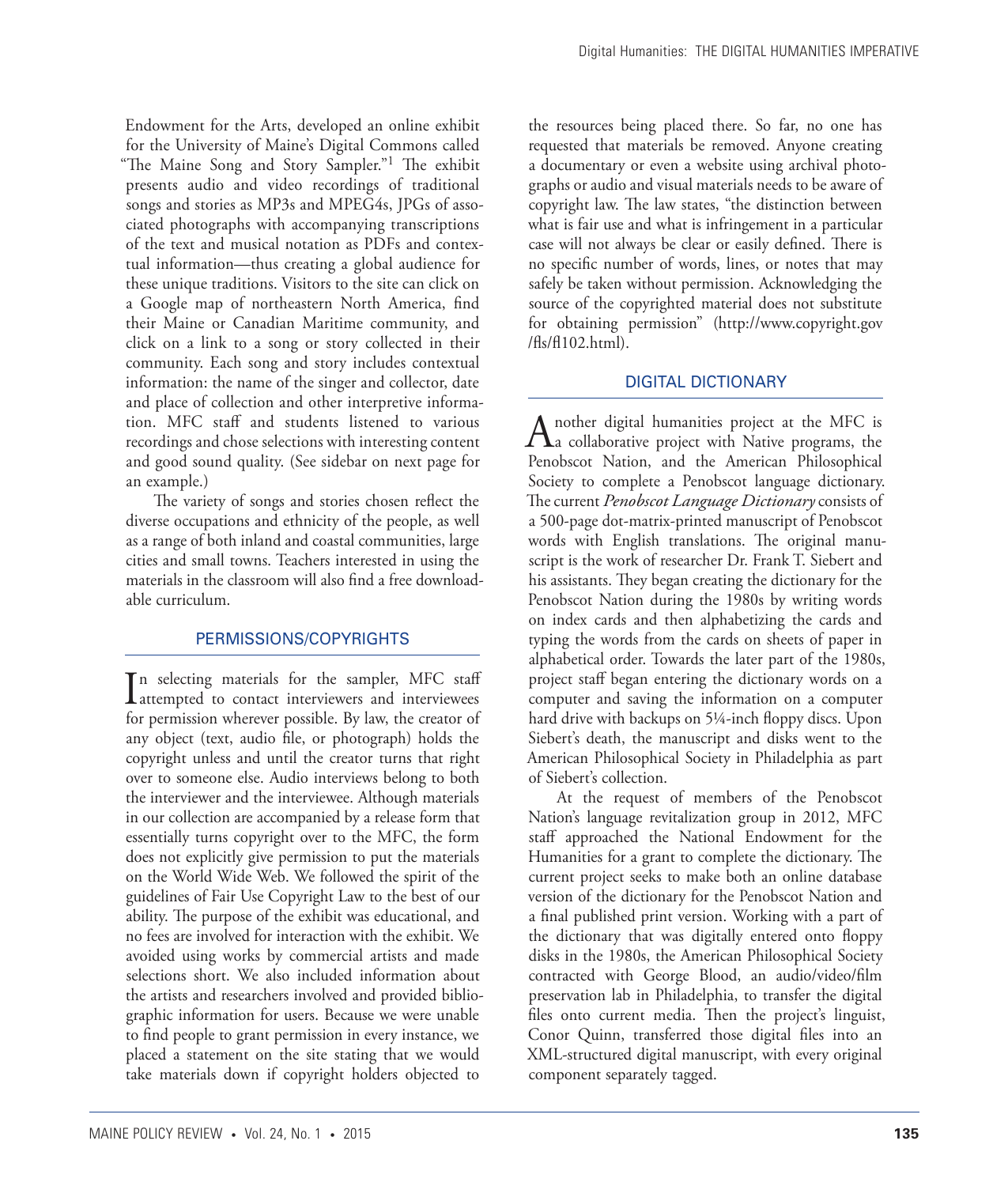## **EXAMPLE FROM THE MAINE SONG AND STORY SAMPLER**

**Title:** Bye-Bye Longjohns

**Narrator:** Jim Cahill and Dot Ruppell

**Location:** Bingham, ME

**Document Type:** Song

**Collector:** Jeff McKeen

**Date:** 1991

**NA:** 2245

**CD:** 2172

#### **Abstract**

"Bye-Bye Longjohns" is a musical representation of how most Mainers feel by the time March rolls around. For some, this feeling comes even earlier. The song was written in western Maine during the late twentieth century.

## **Description**

"Bye-Bye Longjohns" is a musical representation of how most Mainers feel by the time March rolls around. For some, this feeling comes even earlier. The song was written in western Maine during the late twentieth century. The song began as one verse by the nephew of Grange member Myrtle McKinney, who was also the official musician in Norridgewock, ME. After singing the short song, Jim Cahill asked Dottie Abbott, a resident of The Forks and member of the Grange in Bingham, to write additional verses. The fact that the song has multiple authors likely explains the change in refrain from the first to second verses. Though even more verses may have been written since, the three verse song heard here was the full version as of 1991. Also note that the song follows the tune of "Bye-bye Blackbird."

The Patrons of Husbandry was founded by Oliver Hudson Kelly in 1867 as a secret society of agriculturists concerned with education, economic cooperation, political lobbying, and fraternal association. The first Grange in Maine was established in Hampden in 1873, and by 1887 the state had the largest Grange membership in the nation. The chief function of the

Grange in Maine has always been social – to improve the quality of life for farm families. From the very beginning, music played a central role in Grange activities. Recent Grange musicians retained many older styles of music and traditional entertainment. From the "official" Grange piano music to songfests and harmonica tunes, the music of an earlier age is still heard in Grange halls throughout the state.

# **Transcription**

1. I put them on October 1, that was orders from my hon, How long, longjohns? They'll keep me warm all winter long, I want to tell you in this song, How long, longjohns? They were closer to me than a friend, next year to Sears again I'll send; I kind of miss this underwear, for several months we were a pair, Longjohns, bye-bye!

2. They got smelly towards the end, it was even hard to bend, Bye-bye longjohns! I bought red but they turned black, I should really take them back, Bye-bye longjohns! I must admit that I was glad to shed them, but for months they really warmed my aft end; There were times I thought I'd freeze, especially when I felt a breeze, Longjohns, bye-bye!

3. I'd have shed my underwear, I don't care I'll go bare, Bye-bye longjohns! They were very close to me, they tickled me, tee hee hee, Bye-bye longjohns! If you see them you'll know where to find me, how I miss that old trap door behind me; I have shed my underwear but I don't care I'll go bare, Longjohns bye-bye!

**Keywords:** Jim Cahill, Dot Ruppell, Jeff McKeen, Bingham, Maine, Grange, Patrons of Husbandry, Myrtle McKinney, Norridgewock, Dottie Abbott, The Forks, longjohns, folksong, Bye-bye Blackbird

**Disciplines:** Ethnomusicology | Folklore | Oral History

#### **Recommended Citation**

Cahill, Jim and Dot Ruppell. 1991. "Bye-Bye Longjohns." NA2245, CD2172.13. Maine Folklife Center, University of Maine.